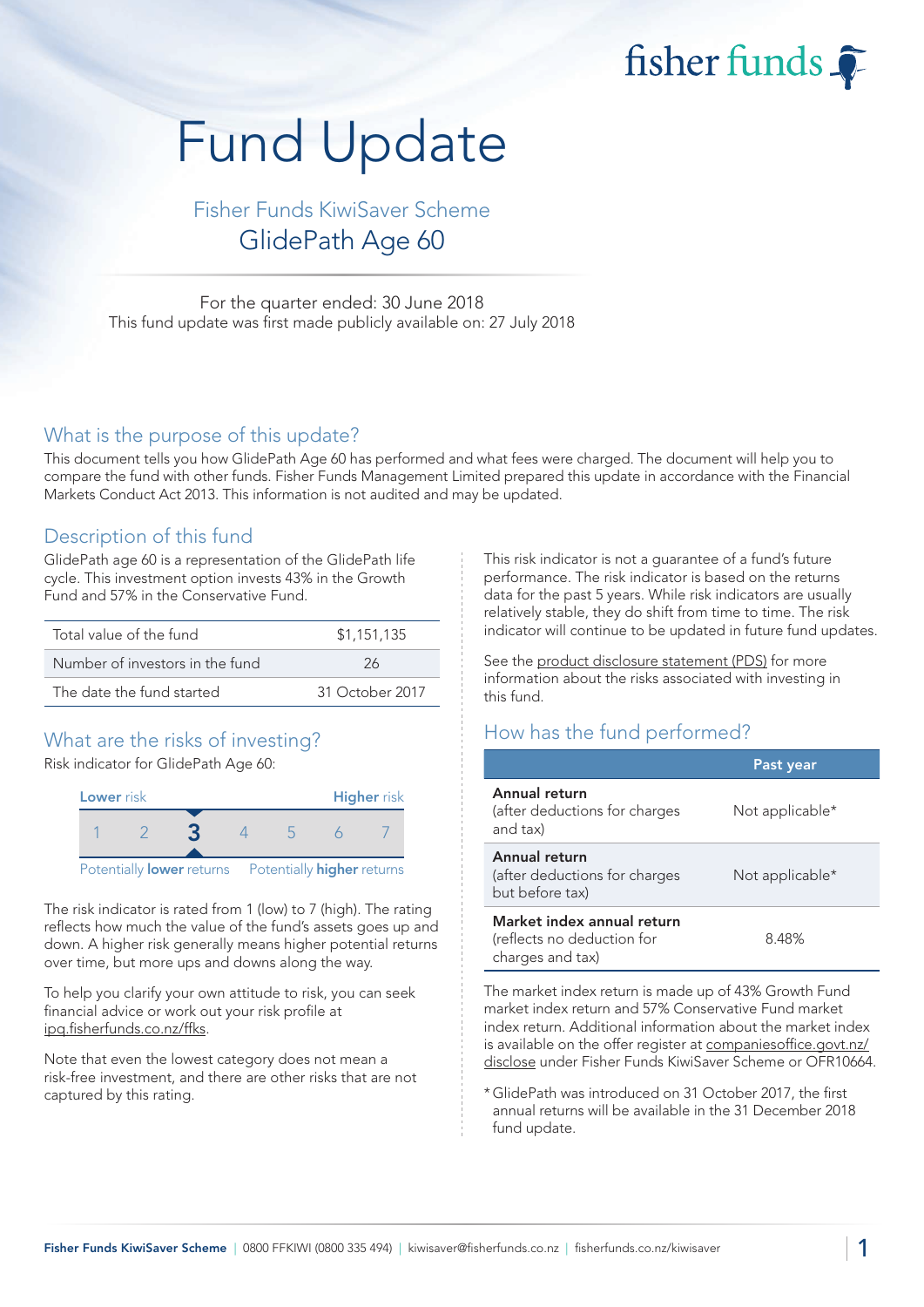## What fees are investors charged?

Investors in GlidePath Age 60 are charged fund charges that include GST. In the year to 31 March 2018 these were:

|                                                       | % of net asset value   |
|-------------------------------------------------------|------------------------|
| <b>Total fund charges</b>                             | 1.19%                  |
| Which are made up of:                                 |                        |
| <b>Total management and</b><br>administration charges | 1.19%                  |
| Including:                                            |                        |
| Manager's basic fee                                   | 0.89%                  |
| Other management and<br>administration charges        | 0.13%                  |
| Total performance-based fees <sup>1</sup>             | 0.17%                  |
| Other charges:                                        | \$ amount per investor |
| Annual membership fee                                 | ፍ36                    |

Small differences in fees and charges can have a big impact on your investment over the long term.

# Example of how this applies to an investor

Sarah had \$10,000 in the fund at 31 October 2017 and did not make any further contributions. At 30 June 2018, Sarah received a return after fund charges were deducted of \$383 (that is 3.83% of her initial \$10,000). Sarah also paid \$24 in other charges. This gives Sarah a total return after tax of \$359 for the period.

# What does the fund invest in?

#### Actual investment mix

This shows the types of assets that the fund invests in.



#### Target investment mix

This shows the mix of assets that the fund generally intends to invest in.



#### Currency hedging

The currency hedge ratios for each asset class (hedged into NZD) are:

|                                    | <b>Benchmark</b> | ' Actual as at 30 June 2018 , |
|------------------------------------|------------------|-------------------------------|
|                                    |                  |                               |
| International fixed interest       | 100%             | 98.2%                         |
| Australian equities                | 70%              | 55.7%                         |
| International equities             | 50%              | 44.1%                         |
| Listed property (overseas portion) | 70%              | 68.6%                         |